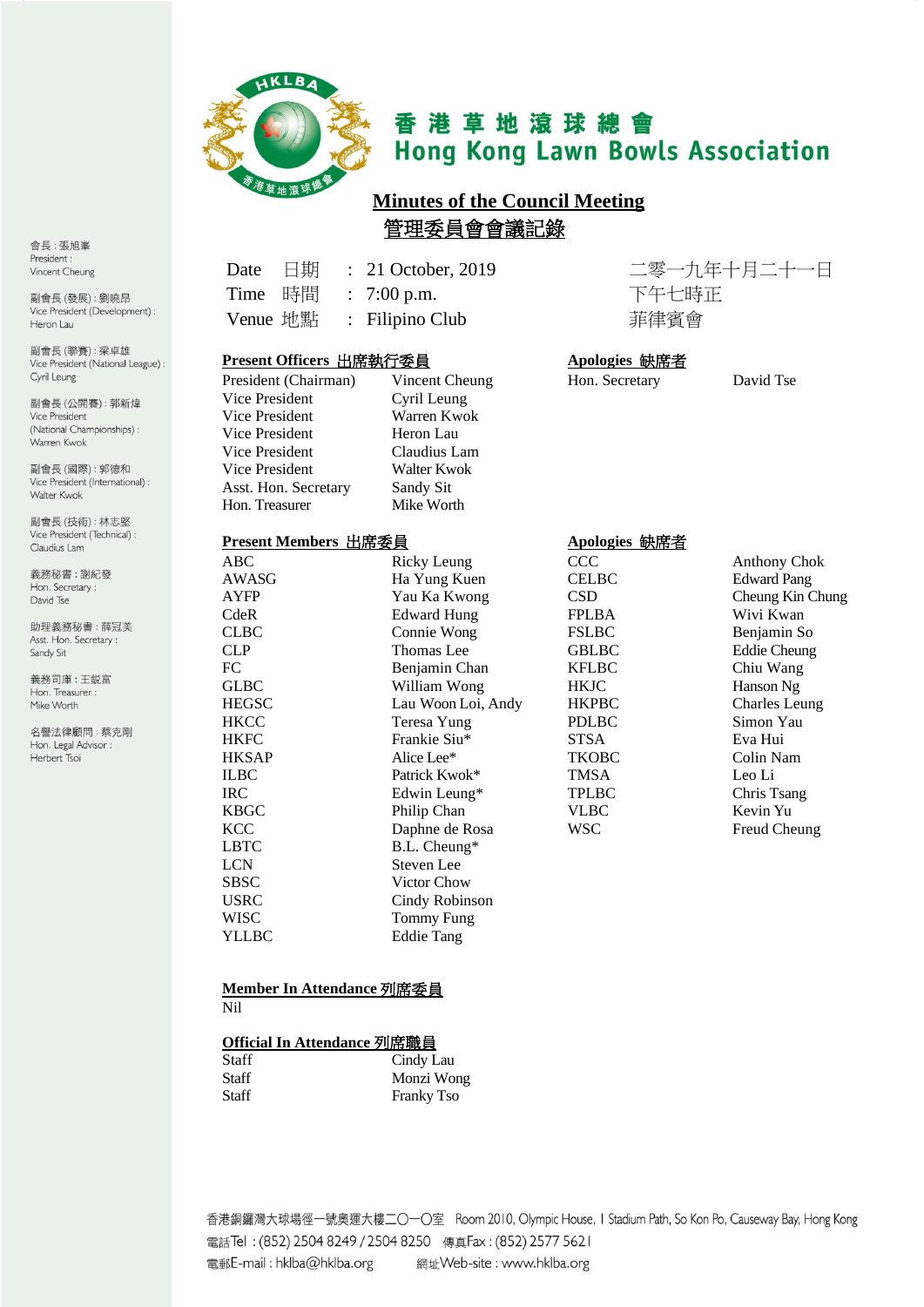## **1 ACCEPTANCE OF PREVIOUS MINUTES**

The minutes of the council meeting held on 9 September, 2019, having been circulated to all members of the Council of Management, were taken as read, confirmed and approved.

## **2 MATTERS ARISING**

Nil

## **3 CORRESPONDENCE**

- 3.1 IRC Invitation Triples
- Date: 1 October 2019
- Venue: IRC

HKLBA received an invitation from IRC on 18 September 2019 to participate in the said tournament.

- $\triangleright$  HKLBA donated \$10,000 in support of the event.
- 3.2 USRC Lawn Bowls Section Charity Event

Date: 1 December 2019

Venue: USRC

The said event has been re-scheduled to 1 December 2019 at the same venue.

 HKLBA would donate \$3000 in support of the charitable cause and send one team of HKYDT members to participate in the event.

3.3 Tiger Bowls Invitation

Date: 7-8 March 2020

Venue: Various clubs in Hong Kong

 HKLBA received a request from LBTC on 8 October 2019 seeking HKLBA support to apply for World Bowls sanction.

## **4 TREASURER'S REPORT**

The Treasurer reported that a majority of member clubs have settled 90 days overdue debts.

## **5 NATIONAL LEAGUE**

## 5.1 National League Panel rulings

Two points were deducted from IRC-C for one tied B bowler playing downward, namely M25041.

One point was deducted from CSD-B for late verification of results, namely M26092.

Due to public events in Tuen Mun on 21 September 2019, HKYDT-B had failed to arrive for match M23072. The National League Panel had recommended to waive the penalty on the ground of safety consideration as most of the team members were below 18 years of age.

Many teams had "failed to arrive" due to the traffic issues and safety concerns because of public events happening throughout Hong Kong between 1 and 7 October 2019. The National League Panel had proposed to waive the penalty for all such cases during this period. VP (National League) said that it was special handling in special circumstances and that it will be treated as a precedent.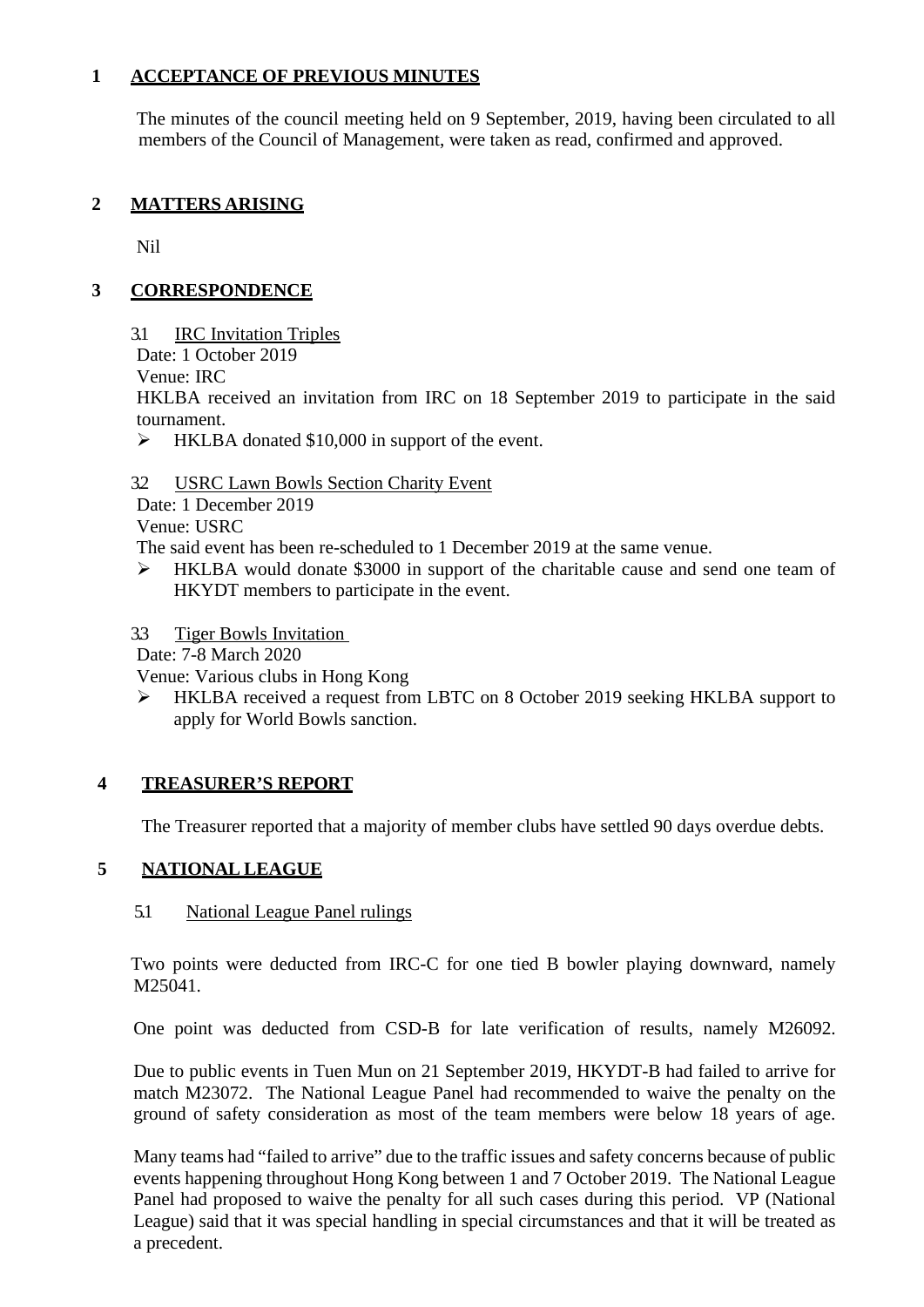CCC submitted a re-scheduling request for CCC-A citing two of their players had to represent Hong Kong in the Japan Open. The National League Panel originally approved the request. Subsequent to being made known to the fact that Lee Ka Ho, one of the players in question, had not been a regular CCC-A player, the Panel withdrew the approval. CCC disputed the withdrawal decision and appealed. The Panel upheld the withdrawal decision after reviewing the circumstances. VP (National League) reminded Convenors to check the validity of rescheduling requests before submission to the National League Panel.

## 5.2 Green availability for re-scheduled matches of the Premier League

The National League Panel had proposed on 9 October 2019 to lift the 22 days restriction for re-scheduled matches in view of the prevailing uncertain social condition, on the condition that all re-scheduled matches must be completed two days clear of the last match schedule of the season or both sides concerned will be treated as "failure to arrive".

## 5.3 YLLBC proposals

## 5.3.1 Cancellation of Triples League

YLLBC proposed to cancel the upcoming Triples League on grounds on uncertain social condition.

The proposal was put up for voting. After voting, 15 votes supported the proposal, 44 votes did not support the proposal and 2 votes were void. VP (National League) confirmed that the Triples League will go ahead.

## 5.3.2 No evening games arrangement

YLLBC proposed not to schedule any evening fixtures for the upcoming Triples League due to the safety and traffic concerns.

It has been resolved that no evening matches will be scheduled, noting that evening matches on mutual agreement between the sides concerned will still be allowed. The auto-allocation arrangement would be in the order of Saturday afternoon, Sunday afternoon, Sunday morning and Saturday morning.

Clubs have been allowed two days to withdraw their Triples League entries due to the changes made.

#### 5.4 Triples League 2019

After the entry deadline, 114 entries were received for men and 63 entries for women.

The draft fixtures would be issued on 1 November 2019 and the final fixtures would be confirmed on 4 November 2019.

## 5.5 SBI home green

SBI had nominated ALC as its home green for the upcoming Triples League. VP (Nation League) said that SBI had Victoria Park at its home green when its membership was admitted. VP (Nation League) stated the number of sides for the Triples League at each public venue, namely ALC 20 sides, VP 14 sides, SLY 16 sides, WS 10 sides, TP 7 sides and IE 10 sides. SBI said that ALC was preferred as it would promote lawn bowls to schools in the Southern District. The issue was put up for voting, where 25 votes were in support of SBI using ALC as home green, 32 votes were against and there were 4 blank votes. As a result, SBI were not allowed to nominate ALC as its home green.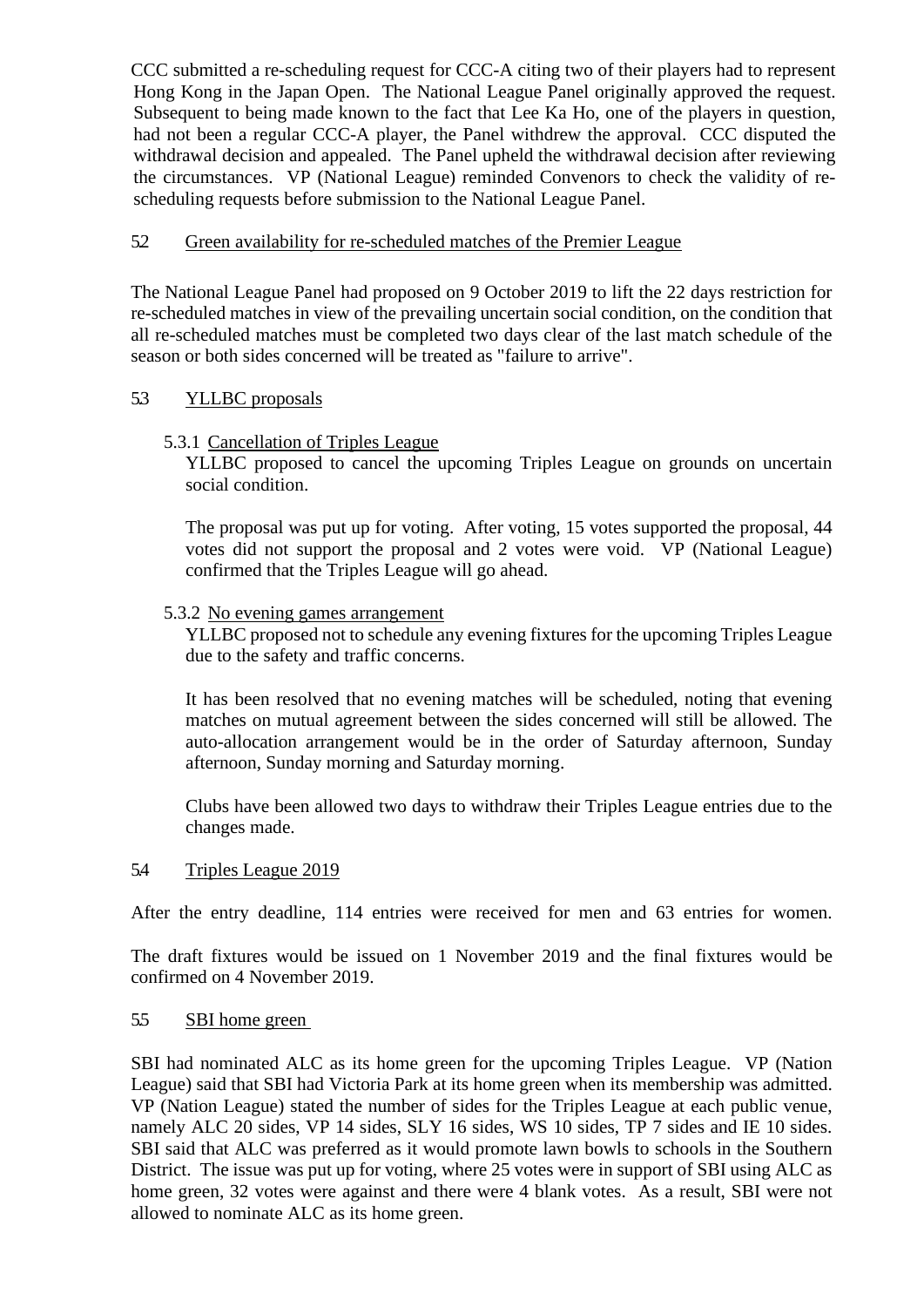## 5.6HKFC proposal to Change Bye-law 2.11

HKFC submitted a proposal to remove the restriction on bowlers to play for another side in the same division. It has been decided that further supporting document and arguments details would be circulated to Councilors one week in advance of the next Council meeting for their consideration.

## **6 NATIONAL COMPETITION**

### 6.1 National Championships Postponement

Due to the public events and the safety concerns of players, the National Championships Panel had decided to postpone all national competition schedules by one week.

### 6.2 Green Use

VP (National Championships) expressed thanks to CCC and KBGC for arranging rinks for Semi Finals in the National Championships.

### 6.3 National Championships Calendar 2020

National Championships Calendar 2020 had been sent to Councillors for comments. It would be tabled for Council endorsement at the next Council Meeting on 2 December 2019.

## **7 DEVELOPMENT**

Nil

## **8 TECHNICAL**

8.1 SLY Lockers Arrangement

It has been decided the clubs concerned would resolve the issue after the meeting.

## **9 INTERNATIONAL**

- 9.1 VP International reported that he had resigned from all HKLBA coaching positions and HKJC Convenor position after his election to office to avoid any potential conflict of interest.
- 9.2 VP (International) thanked CdeR for the provision of green for World Youth Championship Team pre-tournament training.
- 9.3 Hong Kong China National Team results since the last Council meeting were reported as follows:
- Event Name: China National Lawn Bowls Championship 2019 Date:15-20 September, 2019 Venue: Zhuhai, China Results: Champion in Mixed Fours, 2nd Runners-up in Men's Pairs and Women's Pairs Li Ming Sum and Paul N H Lee who were past gold medalists in China events were called upon to make the representative team due to an inadequate number of current squad members were available.
- 9.4 Hong Kong China National Team up-coming event:
- Event Name: China National Lawn Bowls Classic 2019 Date: 18-22 November, 2019